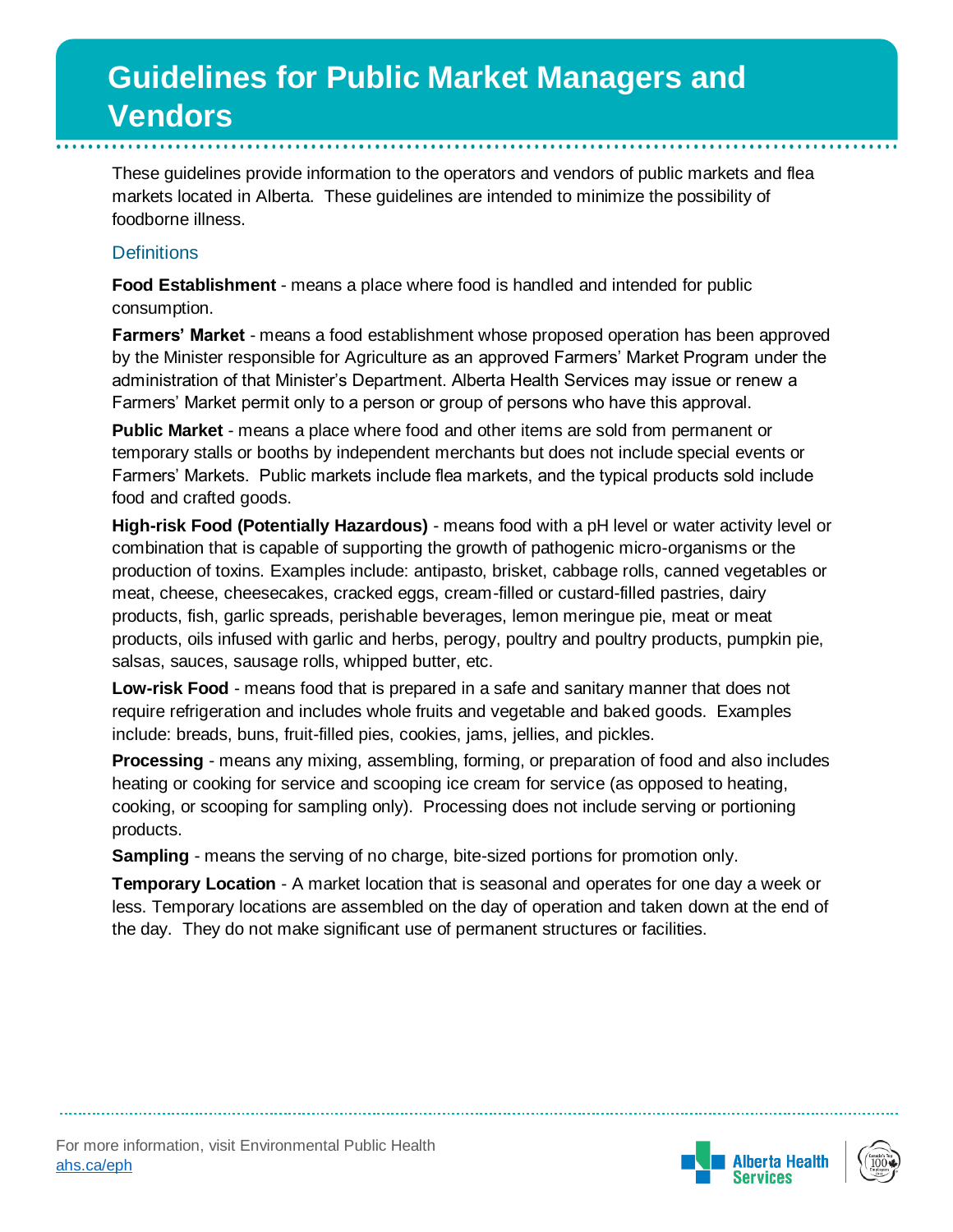#### Manager Responsibilities

- Ensure that these **Guidelines for Public Market Managers & Vendors** are followed.
- Ensure that toilet and handwashing facilities are available on location or at a nearby location through agreement with another person.
- Ensure that the market building and grounds are kept clean and supplied with adequate numbers of garbage containers.
- Enforce that live animals are not permitted in food areas with the exception of service animals.
- Notify the Public Health Inspector / Environmental Health Officer (PHI / EHO) of any changes of vendors, foods, etc.
- Provide a list of all food vendors at the market to the PHI / EHO upon request. The list is to provide contact numbers and type of food items sold.
- Monitor to ensure all food vendors are selling foods from approved sources.

### Vendor Responsibilities

#### *Food Handling Permits*

- Vendors selling food at a Public Market must have a valid Food Handling Permit issued by Alberta Health Services.
- The permit will be issued for the market location.
- Vendors may be issued a mobile Food Handling Permit if the facility meets mobile food vending unit requirements. These requirements are available <https://www.albertahealthservices.ca/eph/Page15563.aspx> under **Food Facilities.**
- Vendors selling **ONLY** foods listed below **DO NOT** need a valid Food Handling Permit.
	- o Unprocessed fruits, vegetables, and other produce
	- o Eggs, in compliance with the Purchase and Sale of Eggs and Processed Egg Regulation, available at [www1.agric.gov.ab.ca/\\$department/deptdocs.nsf/all/rsb10367.](file:///C:/Users/lyoung05/Desktop/www1.agric.gov.ab.ca/$department/deptdocs.nsf/all/rsb10367)
	- o Honey if produced by seller. More information available at [www1.agric.gov.ab.ca/\\$department/deptdocs.nsf/all/agdex2743](file:///C:/Users/lyoung05/Desktop/www1.agric.gov.ab.ca/$department/deptdocs.nsf/all/agdex2743).

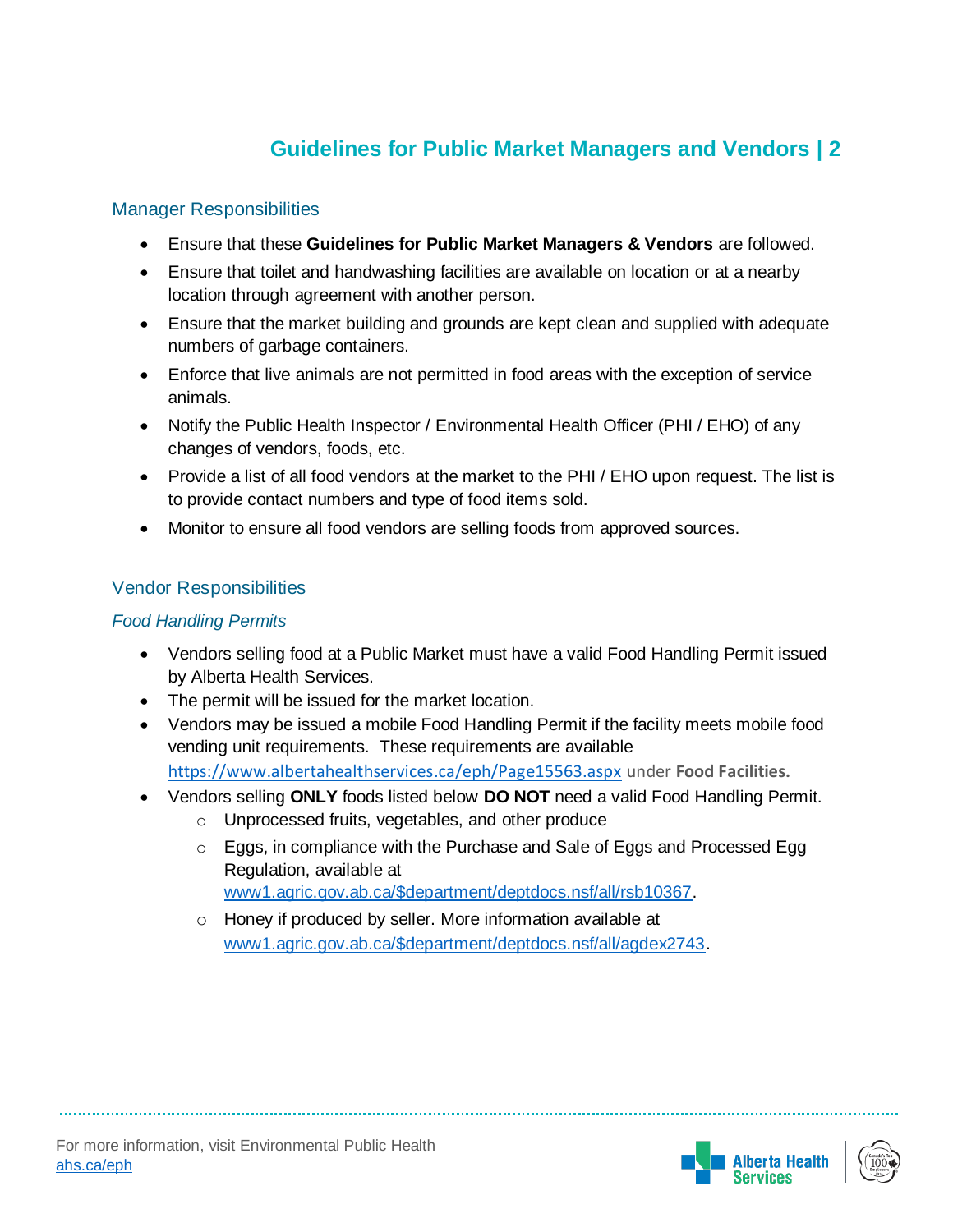#### *Food Source*

#### **Acceptable Foods**

- All foods and ingredients other than unprocessed fruits, vegetables and produce must be obtained from approved sources (commercially pre-packaged or prepared in an approved facility).
- Vendors at Public Markets must be able to demonstrate that all food is from an approved source, in the form of receipts or copies of valid permits and/or licenses. of licenses issued by Alberta Health Services, Alberta Agriculture, Health Canada, Canadian Food Inspection Agency or a health authority in another province must be present on-site at the Public Market. It must also be produced upon request by a Public Health Inspector / Environmental Health Officer.
- Graded whole, raw, shell poultry eggs
- Inspected meat

#### **Unacceptable Foods**

- Un-inspected meat
- Home-prepared foods
- Home-canned foods including jams, jellies and pickles
- Unpasteurized milk, milk products, or foods that contain unpasteurized milk except unpasteurized cheese produced by a licensed / registered facility.

#### *Food Packaging and Labeling*

- Food grade plastic bags and wrap, paper bags and other disposable containers shall be clean and not previously used. Garbage bags are prohibited because they are treated with chemical odour control products which can leach into the food.
- Labeling of food products is regulated by the Canadian Food Inspection Agency. It is the vendor's responsibility to ensure that their products are labeled in accordance with the federal regulatory requirements, available at <http://www.inspection.gc.ca/english/fssa/labeti/guide/toce.shtml>



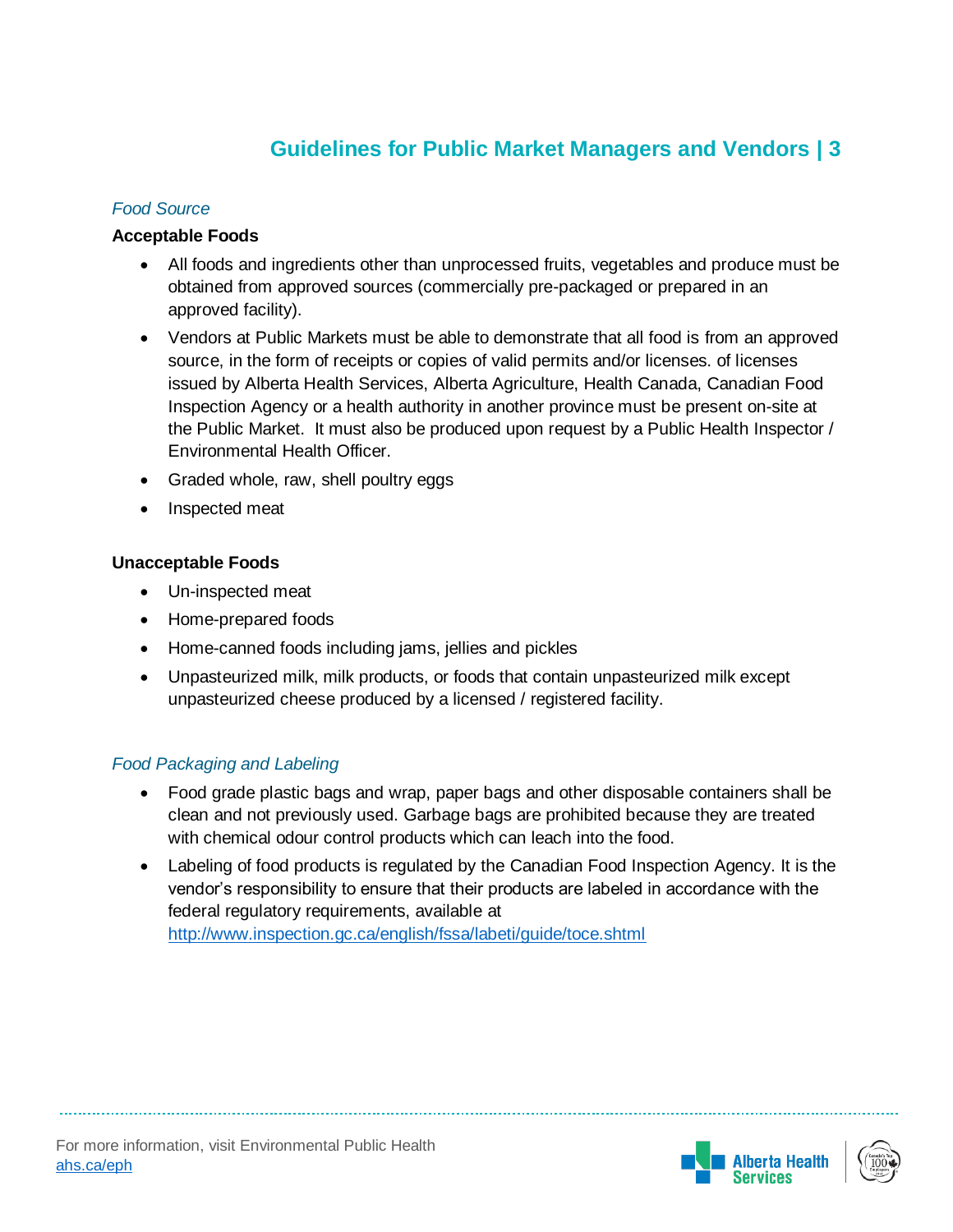#### *Food Protection*

- All foods must be protected from contamination (i.e. from public handling, coughs, sneezes, dust, etc.) during preparation, processing, storage, and display.
- High-risk foods (i.e. seafood, meats and dairy products, etc.) must be transported in a manner that prevents contamination and must be kept at temperatures **below 4<sup>o</sup>C (40<sup>o</sup>C) or above 60<sup>o</sup>C (140<sup>o</sup> F).**
- All whole raw shell poultry eggs must be clean, free of cracks and stored at  $7^{\circ}C$  (44.6°F) **or colder**.
- A suitable thermometer (i.e. digital probe or infrared thermometer) that is capable of measuring temperatures between  $0^{\circ}$ C and 100 $^{\circ}$ C is required for high-risk (potentially hazardous) foods.
- All foods and utensils must be stored in a sanitary manner, off the ground, protected from contamination and separate from chemicals and staff personal items.

#### *Sampling*

- Food samples include no charge, bite-size portions that are pre-portioned at an approved food establishment to reduce unnecessary handling on-site.
- All foods offered as samples must be protected from contamination and improper handling by customers. It is recommended that vendors hand samples to the customer, use toothpicks or single-use containers. Offering bowls or open bags of chips, pretzels, crackers or similar foods for customers on a self-serve basis is not allowed.
- Vendors offering food samples shall:
	- o follow approved handwashing requirements, and
	- o replace samples if they are displayed longer than one hour, and
	- o discard leftover or contaminated samples.
- No vendor shall cook or reheat food for samples unless:
	- o approval is obtained from Alberta Health Services, and
	- o cooking equipment is located within the stall and away from customer contact, and a thermometer is available to ensure that foods reach an internal temperature greater than 74oC, and
	- $\circ$  a sanitizer (e.g. bleach) is available in a spray bottle or other easily used dispensing device, and
	- o handwashing sink and equipment requirements are met.

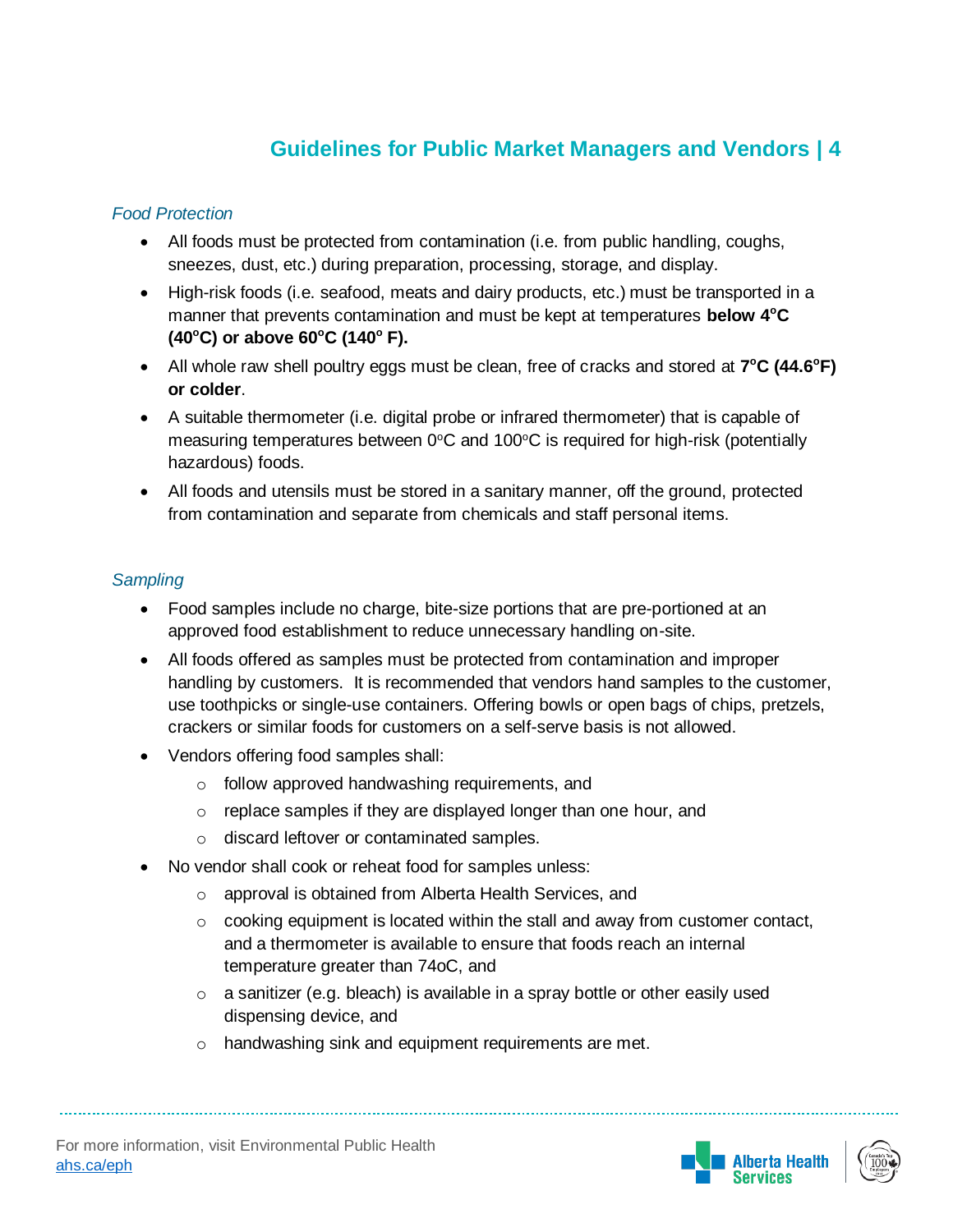#### *Mobile Food Establishments*

- The preparation of foods on-site at the market must be carried out at either a mobile unit or a permanent food establishment that has been permitted by Alberta Health Services.
- Self-serve condiments must be individually pre-packaged, dispensed from a squeeze or pump container or from a container with an attached lid.
- If the primary business is to scoop hard ice cream, a continuous flow dipper well is required. However, if limited amounts of ice cream or similar products are served, and with the approval of Alberta Health Services, scoops may be cleaned and sanitized after each use. Scoops may also be immediately returned into the product container after each use provided neither the food nor the scoop becomes contaminated. Each product is required to have a separate scoop.

#### *Handwashing, Sink and Equipment Requirements*

• In addition to specific requirements noted below, equipment requirements are totally dependent on the foods served and will be determined on an individual basis.

#### **Handwashing and Sink requirements**

Each vendor must meet all sink requirements as follows:

- If the vendor is handling open foods, or processing / preparing foods :
	- $\circ$  A booth that has plumbing available must meet the requirements equivalent to those found in a commercial food establishment.
	- $\circ$  A booth that does not have plumbing must meet the sink and water / waste tank requirements equivalent to those found in a mobile food vending unit.
- If a vendor is handling food for the purpose of sampling only, then they must meet the following sink requirements:

The tables below are the minimum sink requirements. There may be additional requirements based on specific food and handling risks in a stall.

#### **For markets operating three days per week or less with no permanent structures or facilities**

| <b>Food Preparation</b>                                                                                         | <b>Requirement</b>                                      |
|-----------------------------------------------------------------------------------------------------------------|---------------------------------------------------------|
| Food samples pre-portioned off-site and                                                                         | Hand sanitizer and access to a hand sink (temporary set |
| only handled with utensils.                                                                                     | up acceptable)                                          |
| Low risk drinks dispensed from original                                                                         |                                                         |
| sealed containers.                                                                                              |                                                         |
| Low risk dry foods transferred from original<br>container directly into single use sample<br>cups. No handling. |                                                         |





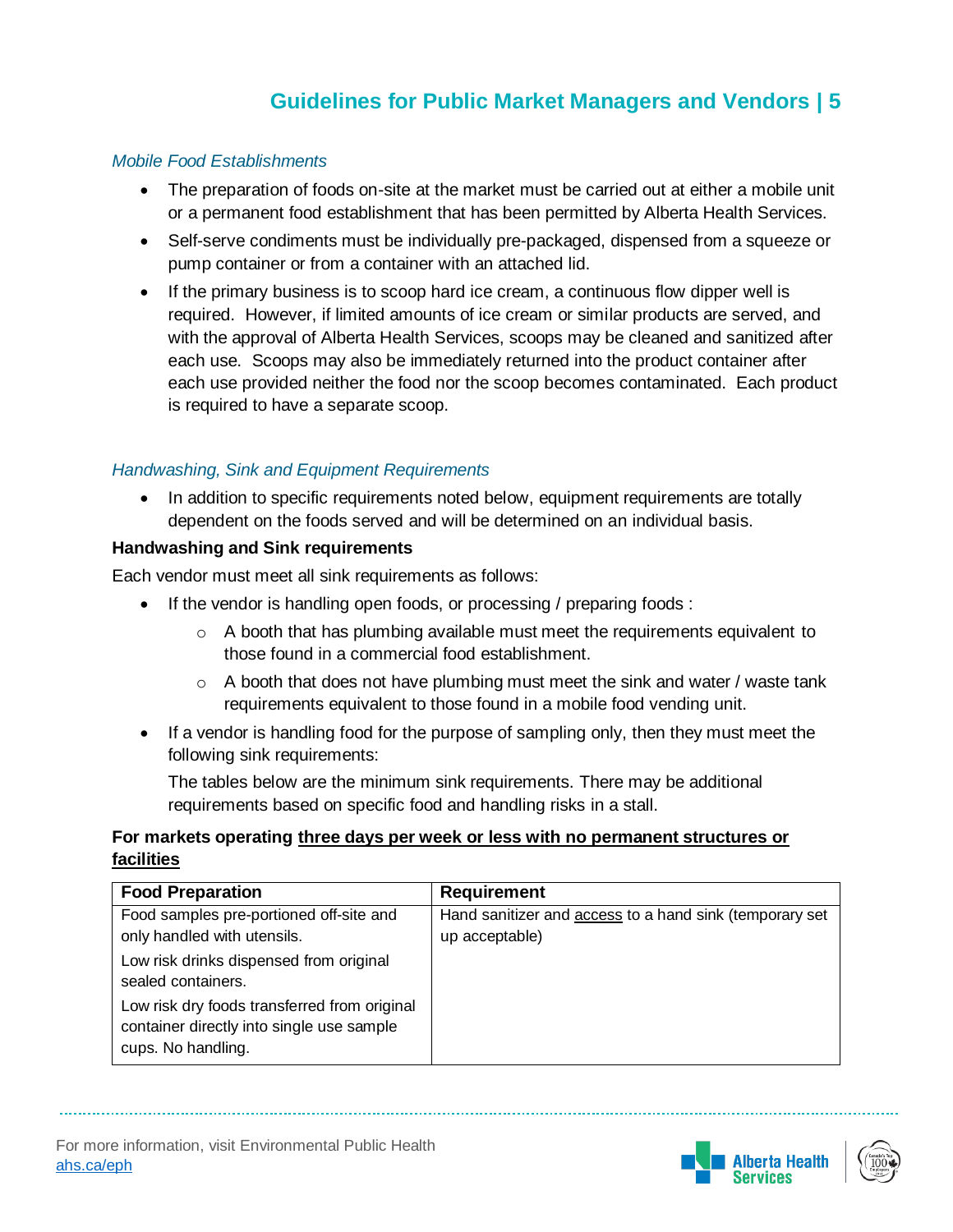| <b>Food Preparation</b>                                                | <b>Requirement</b>                                              |
|------------------------------------------------------------------------|-----------------------------------------------------------------|
| Low-risk food samples portioned on-site<br>and not described above.    | Hand sink needed in booth (temporary set up<br>acceptable)      |
| High risk food or drinks dispensed from a<br>sealed container.         |                                                                 |
| High-risk foods samples portioned AND/OR<br>heated on-site.            | Hand sink needed in booth (temporary set up<br>acceptable)      |
|                                                                        | Approved sanitizer (Chlorine or QUAT) for surfaces              |
|                                                                        | Duplicate utensils                                              |
| High-risk foods cooked from raw on-site for<br>sampling purposes ONLY. | Hand sink needed in booth (temporary set up<br>acceptable)      |
|                                                                        | Approved sanitizer (Chlorine or QUAT) for surfaces              |
|                                                                        | Separate utensils for raw and cooked products                   |
|                                                                        | Duplicate utensils                                              |
|                                                                        | Access to a two-compartment sink with hot/cold running<br>water |

### **For markets operating more than three days per week and/or operating from permanent structures:**

| <b>Food Preparation</b>                                                                                         | <b>Requirement</b>                                                                                                                     |
|-----------------------------------------------------------------------------------------------------------------|----------------------------------------------------------------------------------------------------------------------------------------|
| Food samples pre-portioned off-site and only<br>handled with utensils.                                          | Hand sanitizer and access to a hand sink with hot and<br>cold running water.                                                           |
| Low risk drinks dispensed from original<br>sealed containers.                                                   |                                                                                                                                        |
| Low risk dry foods transferred from original<br>container directly into single use sample<br>cups. No handling. |                                                                                                                                        |
| Low-risk food samples portioned on-site and<br>not described above.                                             | Hand sink equipped with hot/cold running water needed<br>in booth.                                                                     |
| High risk food or drinks dispensed from a<br>sealed container.                                                  |                                                                                                                                        |
| High-risk food samples handled (portioned,                                                                      | Two-compartment sink with hot/cold running water in                                                                                    |
| cooked or reheated) on-site for sampling<br>purposes.                                                           | booth, hand soap, paper towel, dish soap, and an<br>approved sanitizer (Chlorine or QUAT).                                             |
|                                                                                                                 | A separate hand sink may be required if food handling<br>activities limit the vendor's access to the utility sink for<br>this purpose. |



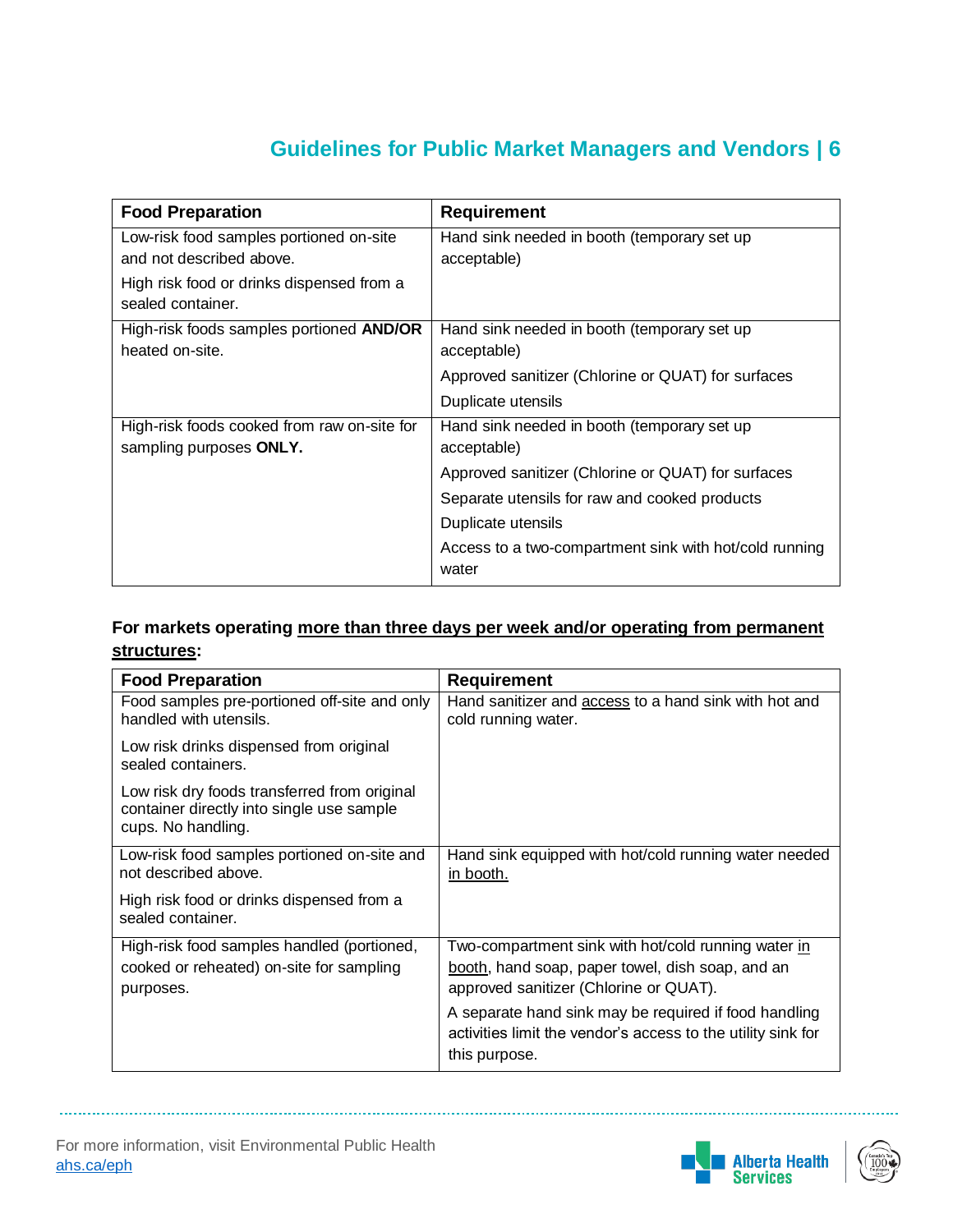#### *Cleanliness and Maintenance*

- Walls, floors, ceilings and equipment must be kept clean and in good condition at all times.
- All food contact equipment must be routinely cleaned and sanitized.

#### *Waste Management and Washroom Facilities*

- **Liquid waste** from temporary hand sinks must either be discharged directly to an approved sanitary sewer or stored in a totally enclosed wastewater holding tank. Wastewater may not be disposed of into a storm sewer.
- An **adequate number of garbage containers** with plastic liners must be provided for both the operator and customers.
- An adequate number of washrooms must be provided according to the following table:

#### **WASHROOM REQUIREMENTS FOR PUBLIC MARKETS**

(Taken from Alberta Regulation 243/2003 - Nuisance and General Sanitation Regulation)

| <b>Number of Persons</b>                       | Minimum Number of Temporary Outdoor Privies Required |                                            |
|------------------------------------------------|------------------------------------------------------|--------------------------------------------|
| 1-25 (Total)                                   | Only 1                                               |                                            |
| <b>Number of Persons of</b><br><b>Each Sex</b> | <b>Male</b>                                          | <b>Female</b>                              |
| 26-50                                          | 1                                                    | $\overline{2}$                             |
| 51-75                                          | 2                                                    | 3                                          |
| 76-100                                         | $\overline{2}$                                       | 4                                          |
| 101-150                                        | 3                                                    | 5                                          |
| 151-200                                        | 4                                                    | 6                                          |
| 201-300                                        | 5                                                    | 7                                          |
| 301-399                                        | 6                                                    | 8                                          |
| Over 400                                       | 7 plus 1 for each additional<br>200 people           | 9 plus 1 for each additional 150<br>people |